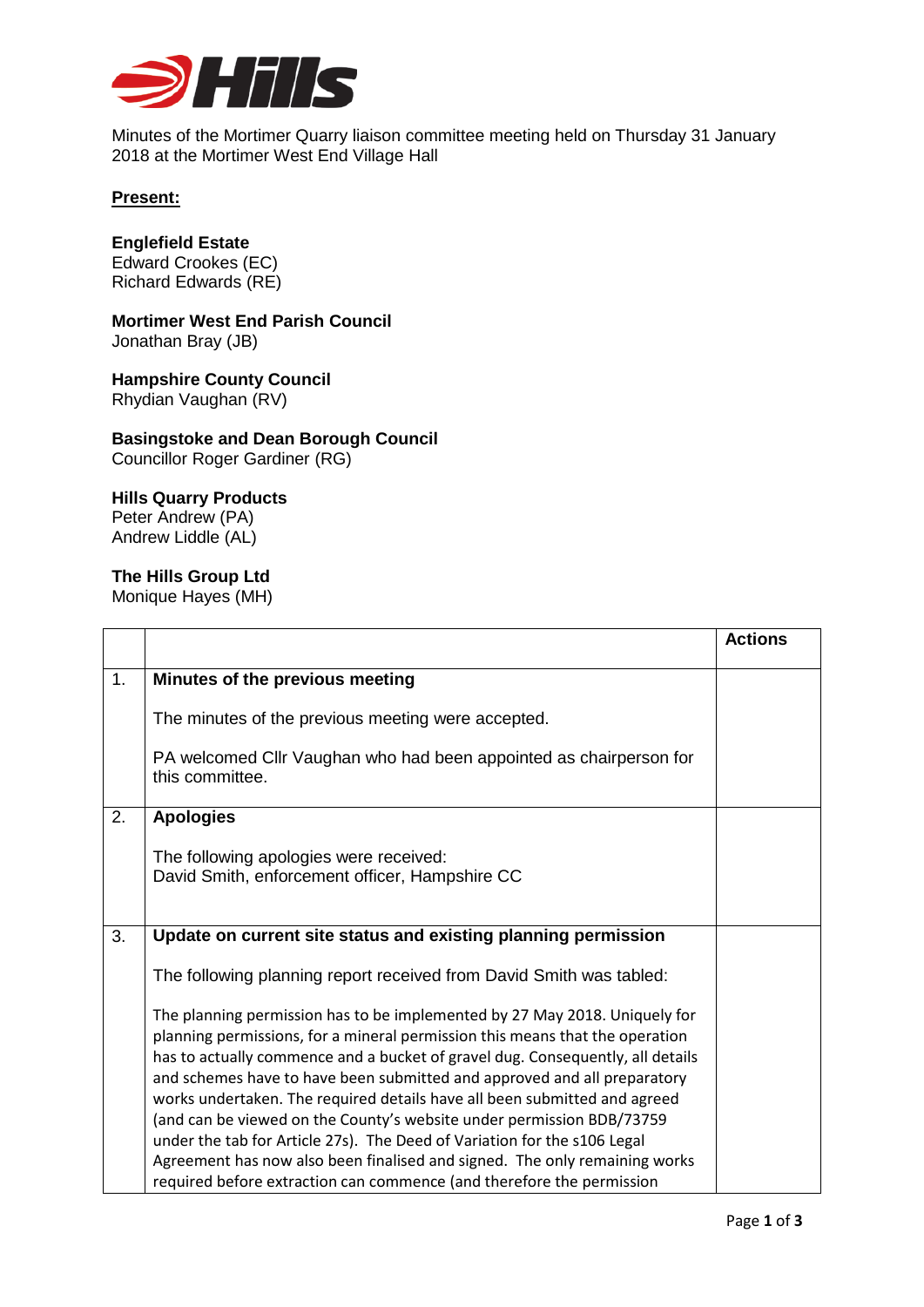|    | implemented) is the construction of the gantry. The line for this has been<br>cleared and the concrete bases constructed. Hills will be able to update on this                                                                                                                                                                                                                                                                                                                                     |  |
|----|----------------------------------------------------------------------------------------------------------------------------------------------------------------------------------------------------------------------------------------------------------------------------------------------------------------------------------------------------------------------------------------------------------------------------------------------------------------------------------------------------|--|
|    | work, and the soil stripping and bund construction in phase 1.                                                                                                                                                                                                                                                                                                                                                                                                                                     |  |
|    | As a mineral development, under the Town & Country Planning (Fees for<br>Applications and deemed applications) (Amendment) (England) Regulations<br>2006, the quarry will be subject to a fee for the monitoring of the conditions of<br>the permission. During its active life it is the County's general policy to monitor<br>quarries 4 times per year (unless there are any problems or issues that require<br>more frequent attendance). As of 18 January 2018, the Govt. raised all planning |  |
|    | fees by 20% so the fee is now £397 per visit. As we are now nearing the start of<br>operations I intend starting chargeable, routine visits next quarter.                                                                                                                                                                                                                                                                                                                                          |  |
|    | Obviously, there's not much to say at the moment as extraction has not yet<br>started and there have been no complaints or queries to us, but please pass on<br>my contact details if the Panel members would like to raise anything with me in<br>the future. Hopefully I will be able to attend the next meeting.                                                                                                                                                                                |  |
| 4. | Update on programme of works                                                                                                                                                                                                                                                                                                                                                                                                                                                                       |  |
|    | AL gave an update on site activities and the programme of works for the<br>site and advised that the site will go through transitional changes as we<br>move through each phase.                                                                                                                                                                                                                                                                                                                   |  |
|    | Phase 1A - ecological mitigation had been completed and all reptiles<br>translocated. Soils had been stripped and archaeology investigations<br>done with no finds recorded. Topsoil bunds had been created and these<br>will be covered with vegetation such as ferns and heathers which are in<br>keeping with the surroundings.                                                                                                                                                                 |  |
|    | <b>Phase 1B</b> – to be cleared in February, beginning with stump removal /<br>timber harvesting and followed by ecological mitigation, translocation of<br>reptiles, archaeological investigations and bund creation between April -<br>September.                                                                                                                                                                                                                                                |  |
|    | <b>Phase 2</b> – to be cleared in March, following same procedure as above<br>and undergo ecological mitigation between April - September.                                                                                                                                                                                                                                                                                                                                                         |  |
|    | <b>Gantry</b> - confirmed the location of the gantry and installation of two<br>support columns on either side of Welshmans Road. AL advised that the<br>gantry structure will be delivered w/c 5 Feb and will be assembled on<br>site. Welshmans Road to be closed temporarily from 26 Feb to 9 March<br>with diversion route in place.                                                                                                                                                           |  |
|    | <b>Entrance road to Mortimer Quarry</b> – had been resurfaced and site<br>signage installed.                                                                                                                                                                                                                                                                                                                                                                                                       |  |
|    | Entrance road to Englefield Estate Forestry Office - has been<br>resurfaced.                                                                                                                                                                                                                                                                                                                                                                                                                       |  |
|    | <b>Refurbishment</b> – trades would begin arriving on site w/c 5 Feb to<br>undertake a 13 programme to refurbish the existing plant, offices,<br>weighbridge installation and construction of the conveyors. Various<br>vehicles and machinery has been ordered.                                                                                                                                                                                                                                   |  |
|    | Recruitment - Kevin Cleall has been appointed as quarry manager and                                                                                                                                                                                                                                                                                                                                                                                                                                |  |